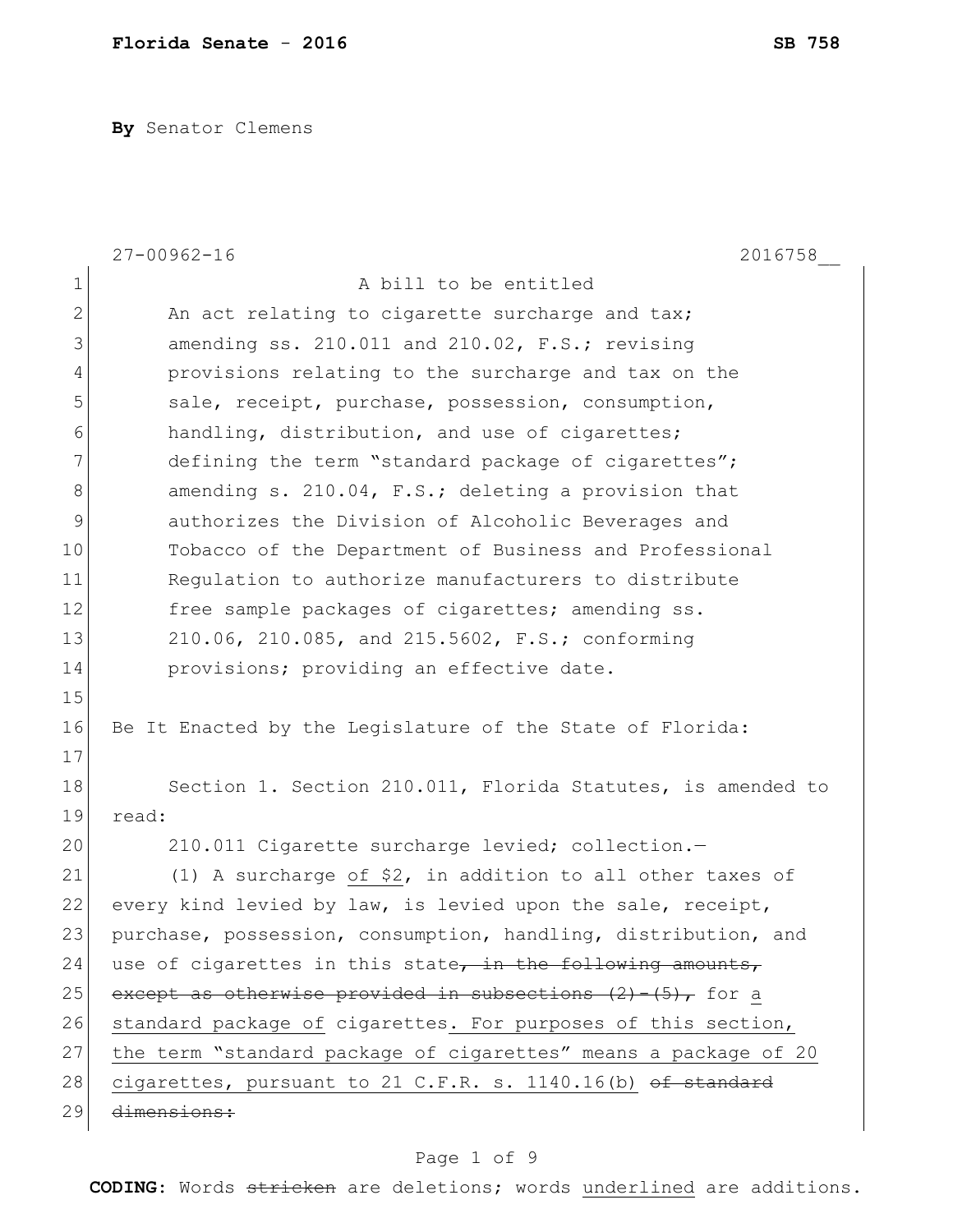|    | $27 - 00962 - 16$<br>2016758                                     |
|----|------------------------------------------------------------------|
| 30 | (a) Upon all cigarettes weighing not more than 3 pounds per      |
| 31 | thousand, 5 cents on each cigarette.                             |
| 32 | (b) Upon all cigarettes weighing more than 3 pounds per          |
| 33 | thousand and not more than 6 inches long, 10 cents on each       |
| 34 | eigarette.                                                       |
| 35 | (c) Upon all cigarettes weighing more than 3 pounds per          |
| 36 | thousand and more than 6 inches long, 20 cents on each           |
| 37 | eigarette.                                                       |
| 38 | (2) An additional surcharge of 4.2 cents is levied upon          |
| 39 | each The descriptions of cigarettes contained in subsection (1)  |
| 40 | are declared to be standard as to dimensions for the purpose of  |
| 41 | levying a surcharge as provided in this section. If any          |
| 42 | cigarette that is received, purchased, possessed, sold, offered  |
| 43 | for sale, given away, or used in which is of a package size      |
| 44 | other than a those standard package of cigarettes dimensions,    |
| 45 | the cigarette is subject to a surcharge at the rate of 4.2 cents |
| 46 | on each cigarette.                                               |
| 47 | $(3)$ When cigarettes as described in paragraph $(1)$ (a) are    |
| 48 | packed in varying quantities of 20 cigarettes or fewer, except   |
| 49 | the manufacturer's free samples authorized under s. 210.04(9),   |
| 50 | the following rates shall govern:                                |
| 51 | (a) Packages containing 10 cigarettes or fewer require a         |
| 52 | surcharge of 50 cents.                                           |
| 53 | (b) Packages containing more than 10 but not more than 20        |
| 54 | cigarettes require a surcharge of \$1.                           |
| 55 | (4) When cigarettes as described in paragraph (1) (b) are        |
| 56 | packed in varying quantities of 20 cigarettes or fewer, except   |
| 57 | the manufacturer's free samples authorized under s. 210.04(9),   |
| 58 | the following rates shall govern:                                |
|    | ₽                                                                |

#### Page 2 of 9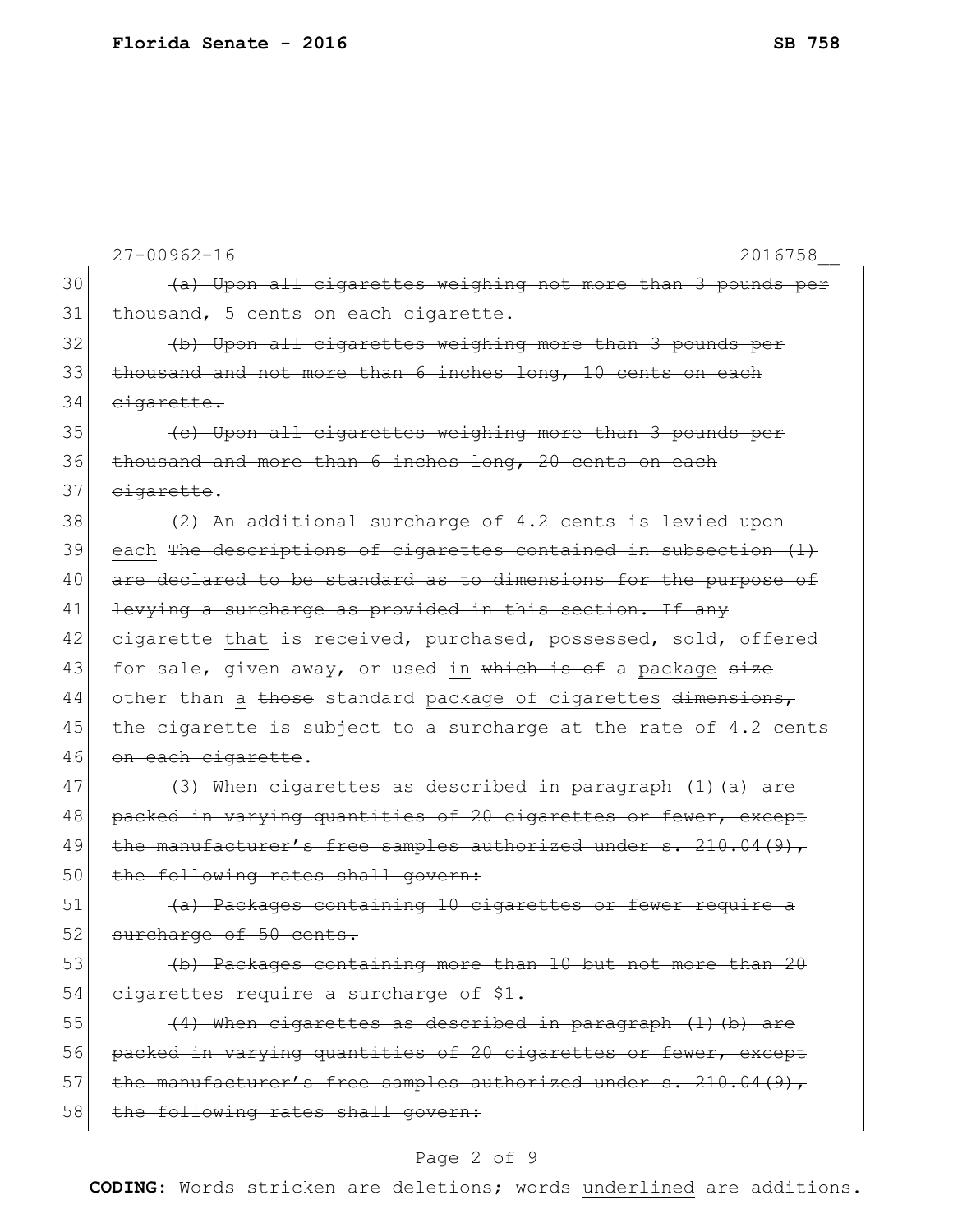|    | $27 - 00962 - 16$<br>2016758                                     |
|----|------------------------------------------------------------------|
| 59 | (a) Packages containing 10 cigarettes or fewer require a         |
| 60 | surcharge of \$1.                                                |
| 61 | (b) Packages containing more than 10 but not more than 20        |
| 62 | eigarettes require a surcharge of \$2.                           |
| 63 | (5) When cigarettes as described in paragraph (1) (c) are        |
| 64 | packed in varying quantities of 20 cigarettes or fewer, except   |
| 65 | the manufacturer's free samples authorized under s. 210.04(9),   |
| 66 | the following rates shall govern:                                |
| 67 | (a) Packages containing 10 cigarettes or fewer require a         |
| 68 | surcharge of \$2.                                                |
| 69 | (b) Packages containing more than 10 but not more than 20        |
| 70 | cigarettes require a surcharge of \$4.                           |
| 71 | $(3)$ $(6)$ This surcharge shall be paid by the dealer to the    |
| 72 | division for deposit and distribution as hereinafter provided    |
| 73 | upon the first sale or transaction within the state, whether     |
| 74 | such sale or transfer is to the ultimate purchaser or consumer.  |
| 75 | The seller or dealer shall collect the surcharge from the        |
| 76 | purchaser or consumer, and the purchaser or consumer shall pay   |
| 77 | the surcharge to the seller. The seller or dealer is responsible |
| 78 | for the collection of the surcharge and payment of the surcharge |
| 79 | to the division. All surcharges are due not later than the 10th  |
| 80 | day of the month following the calendar month in which they were |
| 81 | incurred, and thereafter shall bear interest at the rate of 1    |
| 82 | percent per month. If the amount of surcharge due for a given    |
| 83 | period is assessed without allocating it to any particular       |
| 84 | month, the interest begins accruing on the date of the           |
| 85 | assessment. Whenever cigarettes are shipped from outside the     |
| 86 | state to anyone other than a distributing agent or wholesale     |
| 87 | dealer, the person receiving the cigarettes is responsible for   |
|    |                                                                  |

# Page 3 of 9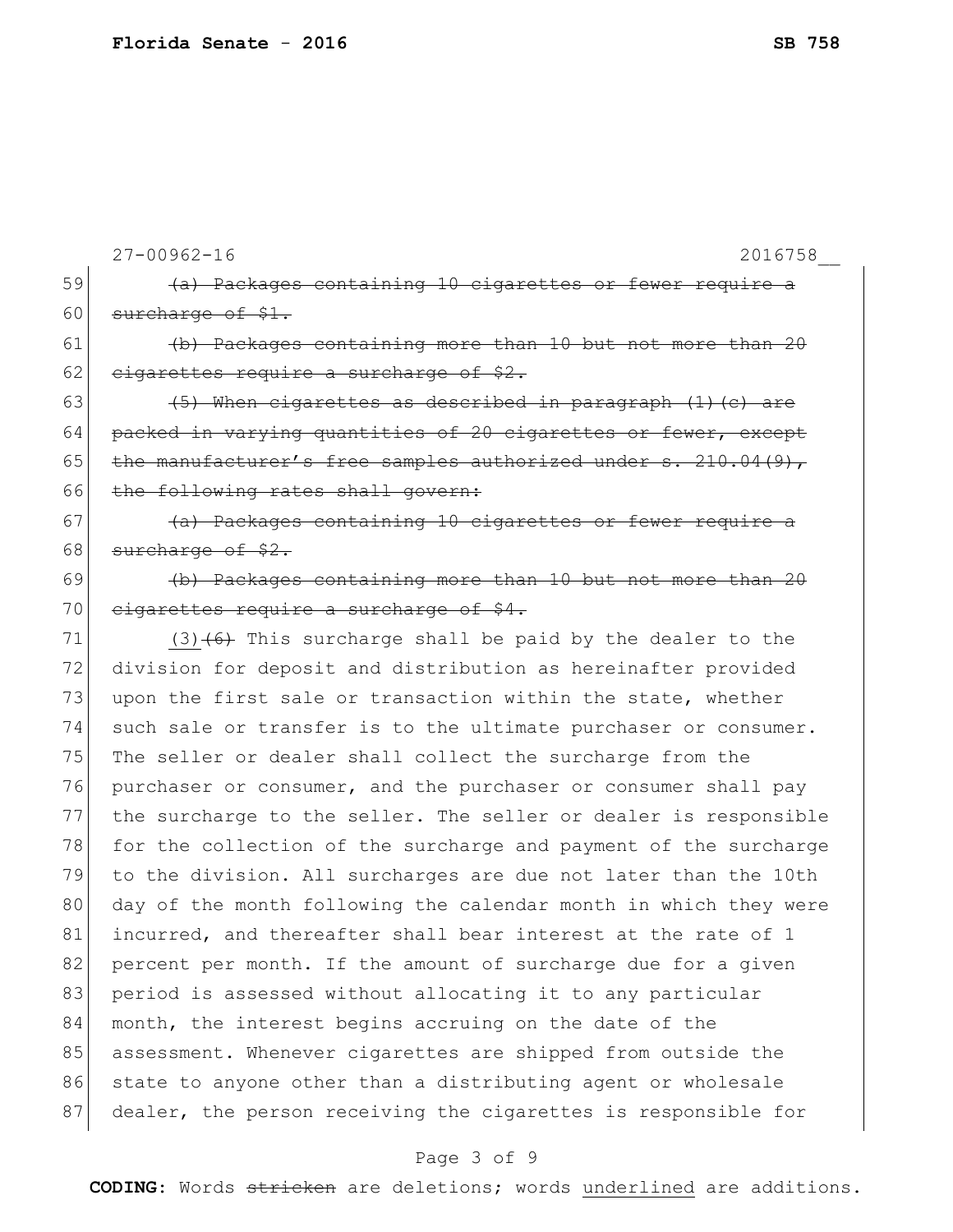|     | $27 - 00962 - 16$<br>2016758                                     |
|-----|------------------------------------------------------------------|
| 88  | the surcharge on the cigarettes and payment of the surcharge to  |
| 89  | the division.                                                    |
| 90  | $(4)$ $(7)$ It is the legislative intent that the surcharge on   |
| 91  | cigarettes be uniform throughout the state.                      |
| 92  | $(5)$ $(8)$ The surcharge levied under this section shall be     |
| 93  | administered, collected, and enforced in the same manner as the  |
| 94  | tax imposed under s. 210.02.                                     |
| 95  | $(6)$ $(4)$ Revenue produced from the surcharge levied under     |
| 96  | this section shall be deposited into the Health Care Trust Fund  |
| 97  | within the Agency for Health Care Administration.                |
| 98  | Section 2. Section 210.02, Florida Statutes, is amended to       |
| 99  | read:                                                            |
| 100 | 210.02 Cigarette tax imposed; collection.-                       |
| 101 | (1) An excise or privilege tax of 33.9 cents, in addition        |
| 102 | to all other taxes of every kind imposed by law, is imposed upon |
| 103 | the sale, receipt, purchase, possession, consumption, handling,  |
| 104 | distribution, and use of cigarettes in this state, in the        |
| 105 | following amounts, except as hereinafter otherwise provided, for |
| 106 | a standard package of cigarettes. For purposes of this section,  |
| 107 | the term "standard package of cigarettes" means a package of 20  |
| 108 | cigarettes, pursuant to 21 C.F.R. s. 1140.16(b) of standard      |
| 109 | dimensions:                                                      |
| 110 | (a) Upon all cigarettes weighing not more than 3 pounds per      |
| 111 | thousand, 16.95 mills on each cigarette.                         |
| 112 | (b) Upon all cigarettes weighing more than 3 pounds per          |
| 113 | thousand and not more than 6 inches long, 33.9 mills on each     |
| 114 | eigarette.                                                       |
| 115 | (c) Upon all cigarettes weighing more than 3 pounds per          |
| 116 | thousand and more than 6 inches long, 67.8 mills on each         |

# Page 4 of 9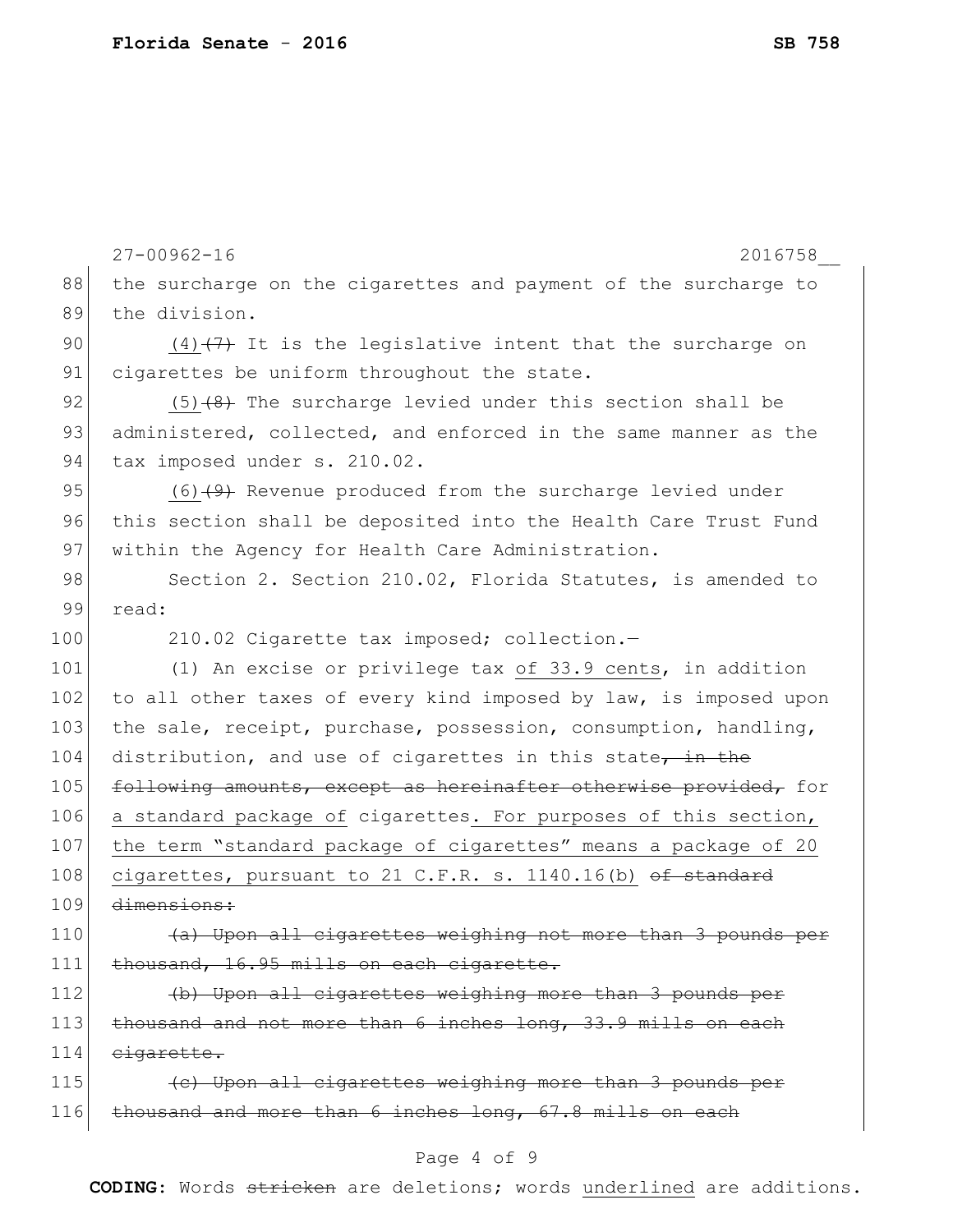|     | $27 - 00962 - 16$<br>2016758                                          |
|-----|-----------------------------------------------------------------------|
| 117 | eigarette.                                                            |
| 118 | (2) An additional tax of 1.41 cents is imposed upon each              |
| 119 | The description of cigarettes contained in paragraphs $(a)$ , $(b)$ , |
| 120 | and $(c)$ of subsection $(1)$ are hereby declared to be standard as   |
| 121 | to dimensions for taxing purposes as provided in this law and         |
| 122 | Should any cigarette that is be received, purchased, possessed,       |
| 123 | sold, offered for sale, given away, or used in of a package size      |
| 124 | other than a of standard package of cigarettes dimensions, the        |
| 125 | same shall be taxed at the rate of 1.41 cents on each such            |
| 126 | eigarette.                                                            |
| 127 | $(3)$ When cigarettes as described in paragraph $(1)$ (a) are         |
| 128 | packed in varying quantities of 20 cigarettes or less, except         |
| 129 | manufacturer's free samples authorized under s. 210.04(9), the        |
| 130 | following rate shall govern:                                          |
| 131 | (a) Packages containing 10 cigarettes or less require a               |
| 132 | 16.95-cent tax.                                                       |
| 133 | (b) packages containing more than 10 but not more than 20             |
| 134 | cigarettes require a 33.9-cent tax.                                   |
| 135 | $(4)$ When cigarettes as described in paragraph $(1)$ (b) are         |
| 136 | packed in varying quantities of 20 cigarettes or less, except         |
| 137 | manufacturer's free samples authorized under s. 210.04(9), the        |
| 138 | following rates shall govern:                                         |
| 139 | (a) Packages containing 10 cigarettes or less require a               |
| 140 | 33.9-cent tax.                                                        |
| 141 | (b) Packages containing more than 10 but not more than 20             |
| 142 | cigarettes require a 67.8-cent tax.                                   |
| 143 | (5) When cigarettes as described in paragraph (1) (c) are             |
| 144 | packed in varying quantities of 20 cigarettes or less, except         |
| 145 | manufacturer's free samples authorized under s. 210.04(9), the        |

# Page 5 of 9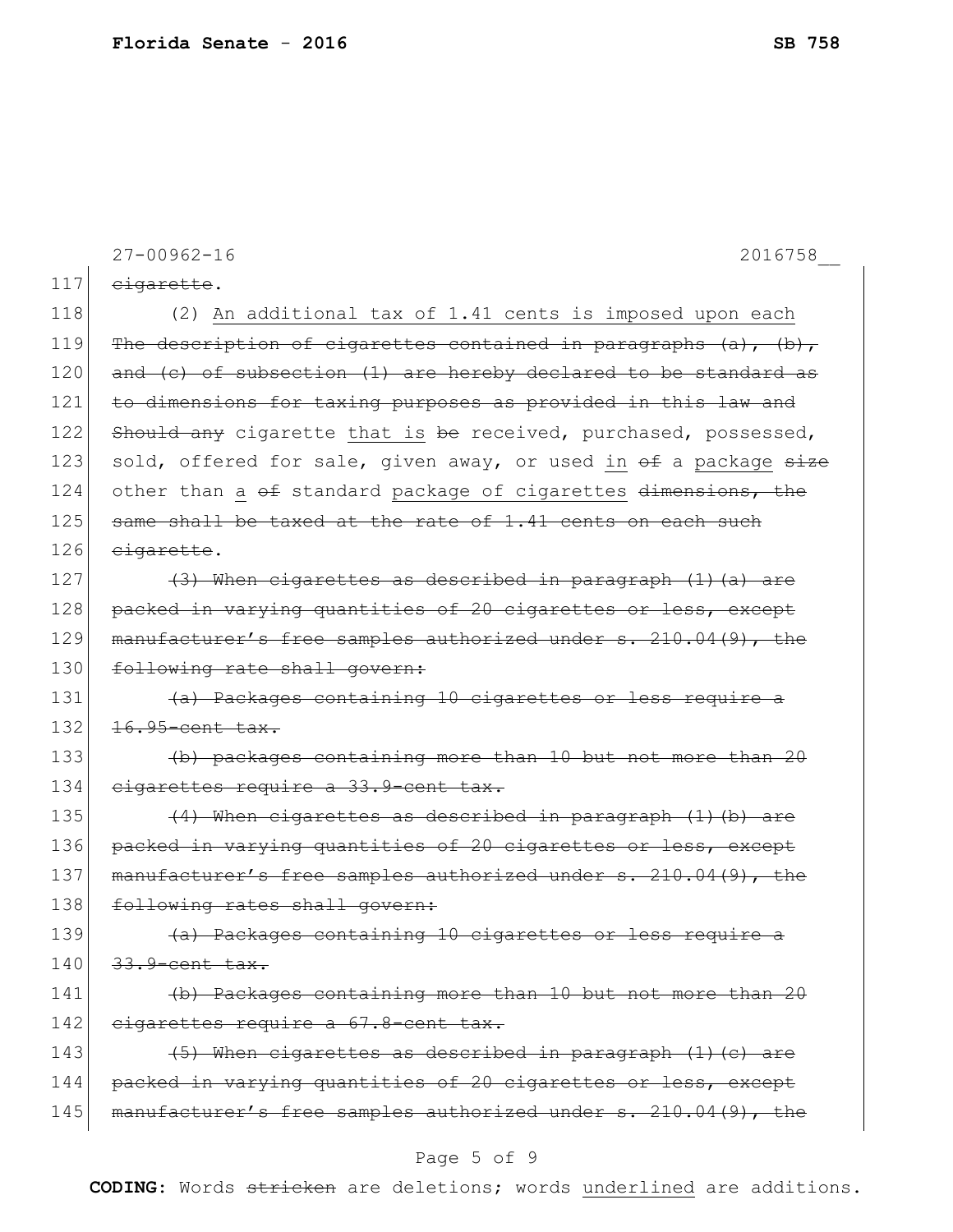```
27-00962-16 2016758__
146 following rates shall govern:
147 (a) Packages containing 10 cigarettes or less require
148 67.8-cent tax.
149 (b) Packages containing more than 10 but not more than 20
150 cigarettes require a 135.6-cent tax.
151 (3) (6) This tax shall be paid by the dealer to the division
152 for deposit and distribution as hereinafter provided upon the
153 first sale or transaction within the state, whether or not such
154 sale or transfer is be to the ultimate purchaser or consumer.
155 The seller or dealer shall collect the tax from the purchaser or 
156 consumer, and the purchaser or consumer shall pay the tax to the 
157 seller. The seller or dealer is shall be responsible for the
158 collection of the tax and the payment of the tax same to the
159 division. All taxes are due not later than the 10th day of the 
160 month following the calendar month in which they were incurred,
161 and thereafter shall bear interest at the rate of 1 percent per
162 month. If the amount of tax due for a given period is assessed
163 without allocating it to any particular month, the interest
164 begins accruing on shall begin with the date of the assessment.
165 Whenever cigarettes are shipped from outside the state to anyone 
166 other than a distributing agent or wholesale dealer, the person
167 receiving the cigarettes is shall be responsible for the tax on
168 the said cigarettes and the payment of the tax same to the
169 division.
170 (4) (7) It is the legislative intent that the tax on
```
171 cigarettes shall be uniform throughout the state.

172 Section 3. Subsection (9) of section 210.04, Florida 173 Statutes, is amended to read:

174 210.04 Construction; exemptions; collection.-

#### Page 6 of 9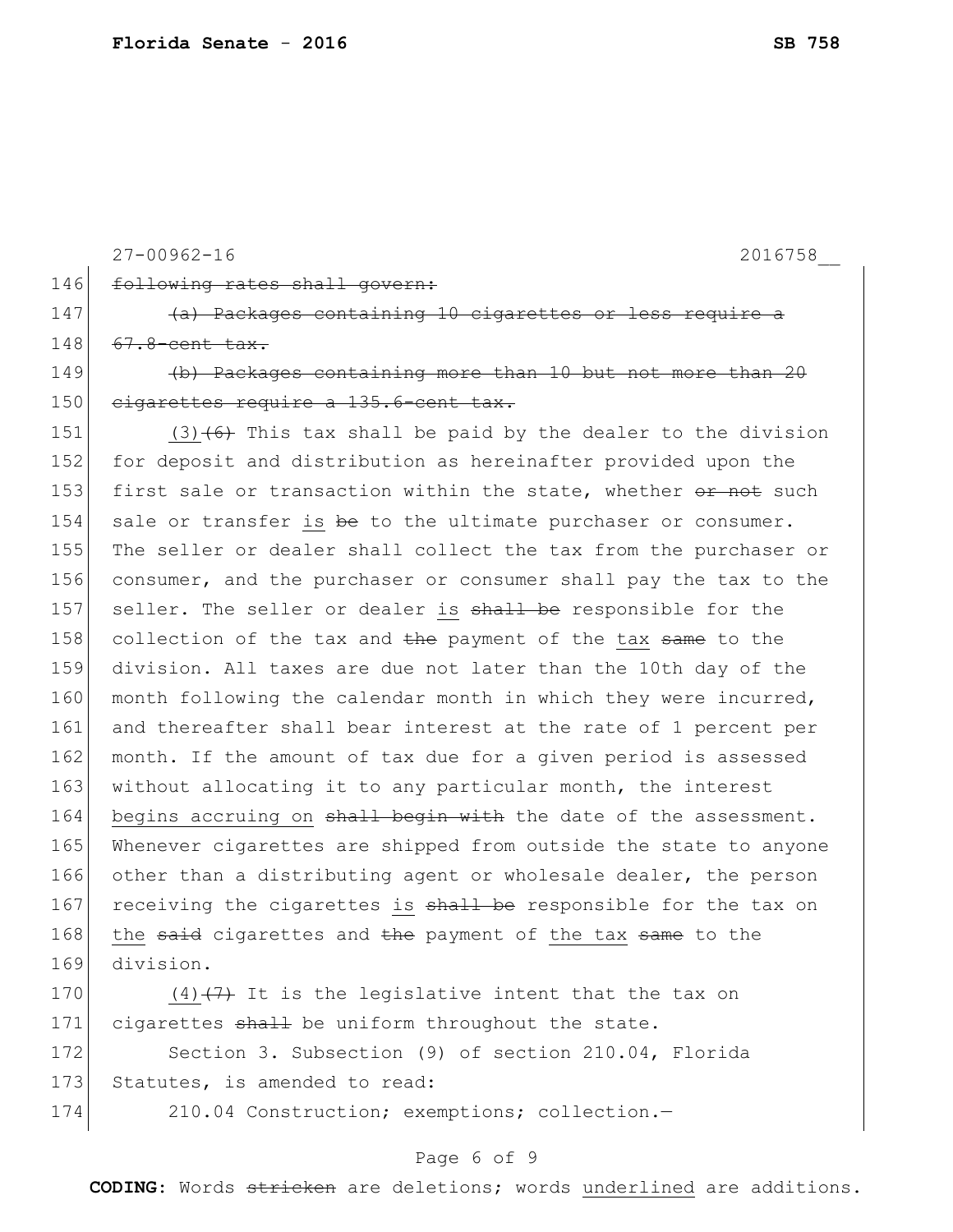27-00962-16 2016758\_\_ 175 (9) Agents<sub>7</sub> located within or without the state<sub>7</sub> shall 176 purchase stamps and affix such stamps in the manner prescribed 177 to packages or containers of cigarettes to be sold, distributed, 178 or given away within the state, in which case any dealer 179 subsequently receiving such stamped packages of cigarettes will 180 not be required to purchase and affix stamps on such packages of 181 cigarettes. However, the division may, in its discretion, 182 authorize manufacturers to distribute in the state free sample 183 packages of cigarettes containing not less than 2 or more than 184 20 cigarettes without affixing any surcharge and tax stamps 185 provided copies of shipping invoices on such cigarettes are 186 furnished, and payment of all surcharges and taxes imposed on 187 such cigarettes by law is made, directly to the division not 188 <del>later than the 10th day of each calendar month. The surcharge</del> 189 and tax on cigarettes in sample packages shall be based on a 190 unit in accordance with the surcharges levied under s. 191 210.011(1) and the taxing provisions of s. 210.02(1). 192 Section 4. Subsection (5) of section 210.06, Florida 193 Statutes, is amended to read: 194 210.06 Affixation of stamps; presumption.-195 (5) Except as provided in  $\frac{1}{9}$ ,  $\frac{210.04(9)}{9}$  or s. 210.09(1), no 196 person, other than a dealer or distributing agent that receives 197 unstamped cigarette packages directly from a cigarette 198 manufacturer or importer in accordance with this section and s.

200 Dealers shall be permitted to set aside, without application of 201 stamps, only such part of the dealer's stock that is identified 202 for sale or distribution outside this state. If a dealer 203 | maintains stocks of unstamped cigarette packages, such unstamped

199 210.085, shall hold or possess an unstamped cigarette package.

#### Page 7 of 9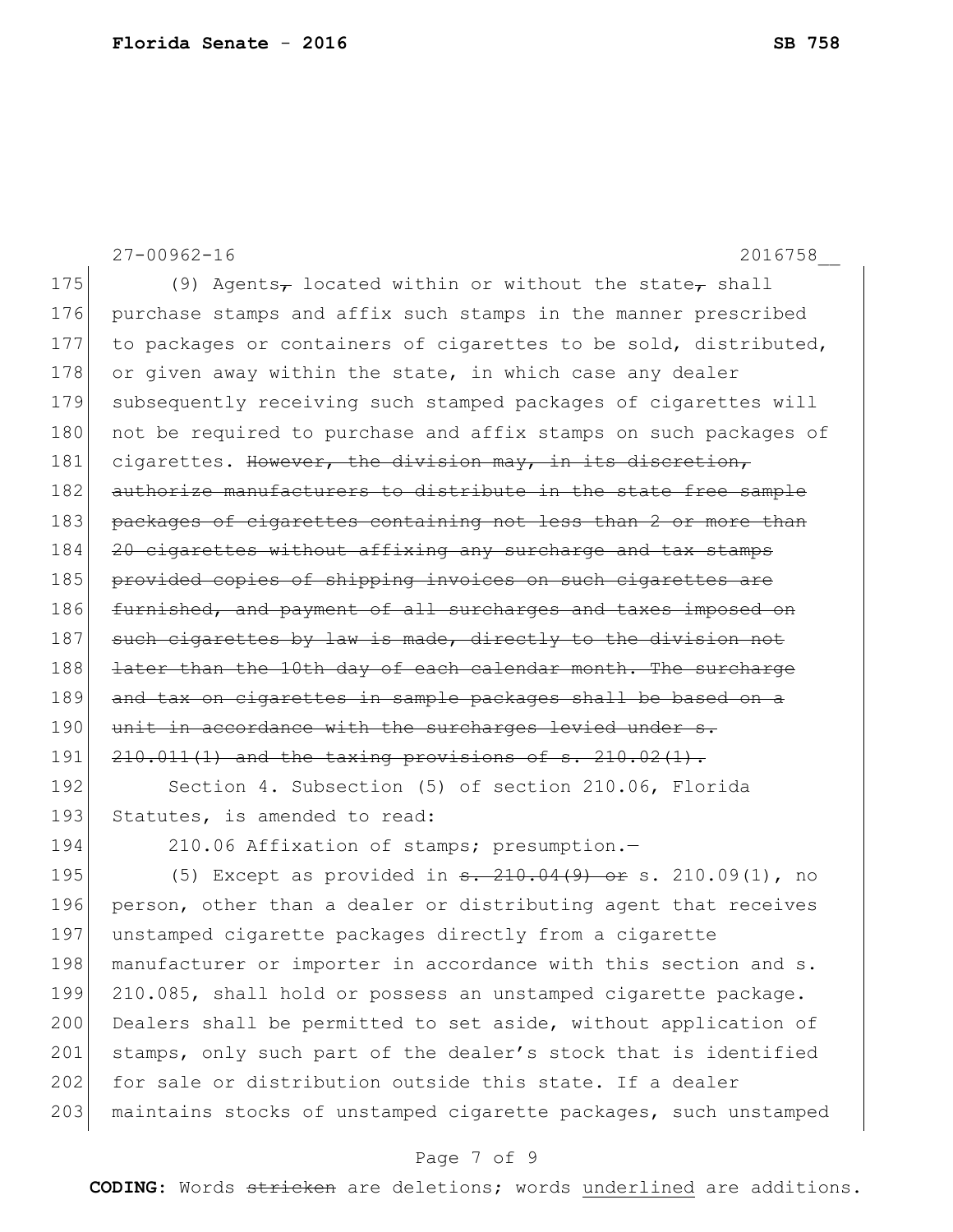|     | $27 - 00962 - 16$<br>2016758                                       |
|-----|--------------------------------------------------------------------|
| 204 | packages shall be stored separately from stamped product           |
| 205 | packages. No unstamped cigarette packages shall be transferred     |
| 206 | by a dealer to another facility of the dealer within this state    |
| 207 | or to another person within this state.                            |
| 208 | Section 5. Section 210.085, Florida Statutes, is amended to        |
| 209 | read:                                                              |
| 210 | 210.085 Transactions only with permitted manufacturers,            |
| 211 | importers, distributing agents, dealers, and retail dealers.-      |
| 212 | Except as otherwise provided in $s. 210.04(9)$ , A manufacturer or |
| 213 | importer, or a distributing agent representing a manufacturer or   |
| 214 | importer, may sell or distribute cigarettes to a person located    |
| 215 | or doing business within this state only if such person is a       |
| 216 | dealer or importer with a valid, current permit under s. 210.15.   |
| 217 | A distributing agent may accept cigarettes from a manufacturer     |
| 218 | or importer with a valid, current permit for transfer to a         |
| 219 | dealer with a valid, current permit but may not own or sell        |
| 220 | cigarettes. A dealer may sell or distribute cigarettes to a        |
| 221 | person located or doing business within this state only if such    |
| 222 | person is a dealer or retail dealer with a valid, current permit   |
| 223 | under s. 569.003. A dealer may obtain cigarettes only from a       |
| 224 | manufacturer or importer or from a distributing agent or dealer    |
| 225 | with a valid, current permit under s. 210.15. A retail dealer      |
| 226 | may obtain cigarettes only from a dealer with a valid, current     |
| 227 | permit under s. 210.15.                                            |
| 228 | Section 6. Paragraph (a) of subsection (12) of section             |
| 229 | 215.5602, Florida Statutes, is amended to read:                    |
| 230 | 215.5602 James and Esther King Biomedical Research                 |
| 231 | Program.-                                                          |
| 232 | (12) (a) Beginning in the 2011-2012 fiscal year and                |

# Page 8 of 9